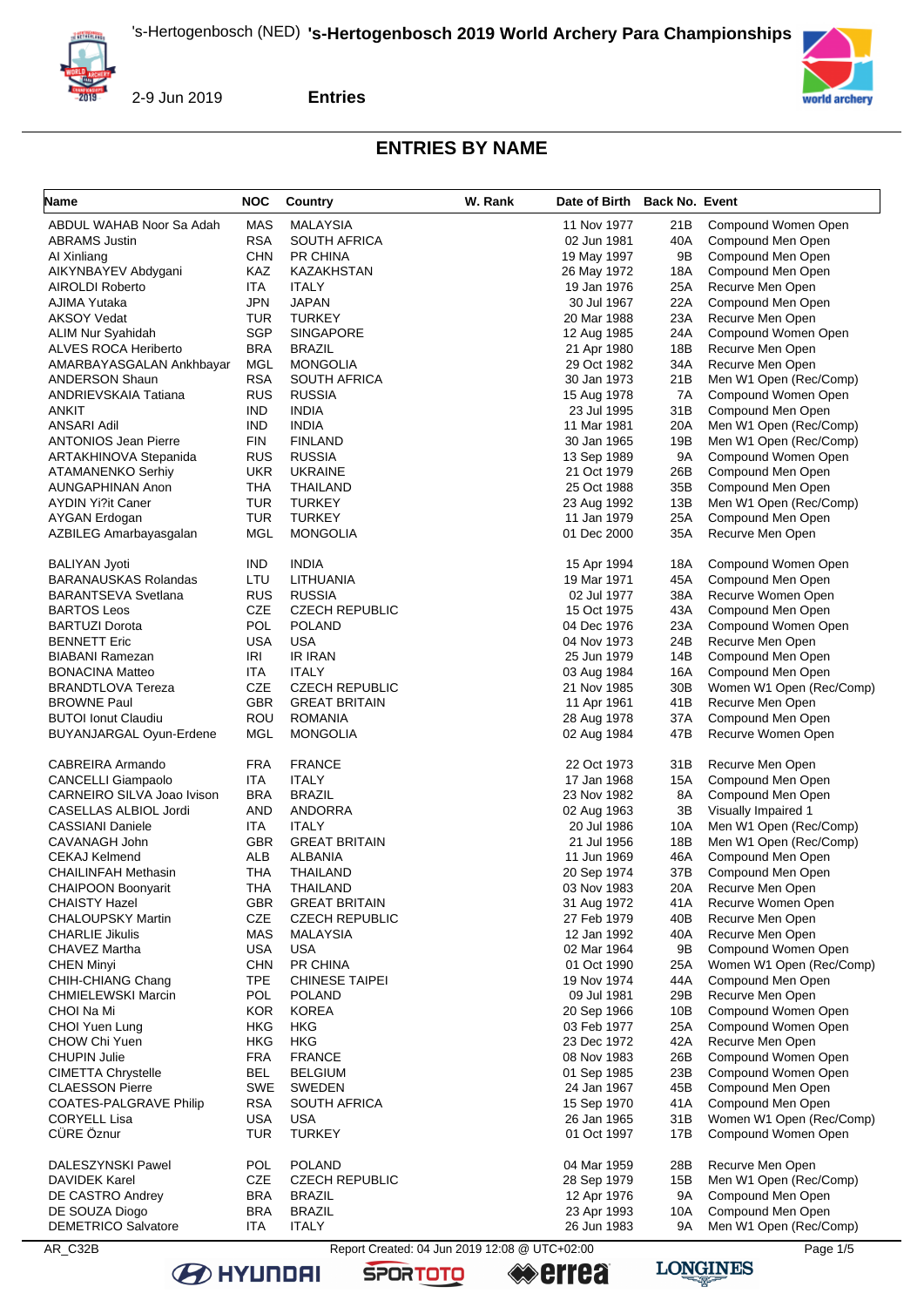

**Entries**

## **ENTRIES BY NAME**

| Name                           | NOC        | Country               | W. Rank                                       | Date of Birth Back No. Event |     |                          |
|--------------------------------|------------|-----------------------|-----------------------------------------------|------------------------------|-----|--------------------------|
| <b>DERGOVICS Fabiola</b>       | <b>BRA</b> | <b>BRAZIL</b>         |                                               | 23 Jun 1967                  | 30B | Recurve Women Open       |
| <b>DONSKOI Konstantin</b>      | <b>RUS</b> | <b>RUSSIA</b>         |                                               | 19 Apr 1972                  | 14A | Men W1 Open (Rec/Comp)   |
| DOROFEEV Alexander             | <b>RUS</b> | <b>RUSSIA</b>         |                                               | 19 Oct 1983                  | 12A | Men W1 Open (Rec/Comp)   |
| <b>DRAHONINSKY David</b>       | <b>CZE</b> | <b>CZECH REPUBLIC</b> |                                               | 18 May 1982                  | 16B | Men W1 Open (Rec/Comp)   |
| DUDKA Adam                     | POL        | <b>POLAND</b>         |                                               | 16 Jun 1981                  | 33B | Compound Men Open        |
| DZHIOEVA Anastasia             | <b>RUS</b> | <b>RUSSIA</b>         |                                               | 16 Sep 1983                  | 8A  | Compound Women Open      |
| DZIADYK Ivan                   | <b>UKR</b> | <b>UKRAINE</b>        |                                               | 26 Oct 1986                  | 27B | Compound Men Open        |
| DZOBA-BALYAN Roksolana         | <b>UKR</b> | <b>UKRAINE</b>        |                                               | 03 Oct 1982                  | 40B | Recurve Women Open       |
|                                |            |                       |                                               |                              |     |                          |
|                                |            |                       |                                               |                              |     |                          |
| ECHEVERRIA Omar                | MEX        | <b>MEXICO</b>         |                                               | 26 Apr 1981                  | 38A | Compound Men Open        |
| <b>EROGLU Merve Nur</b>        | TUR        | <b>TURKEY</b>         |                                               | 25 Mar 1993                  | 35B | Recurve Women Open       |
| <b>EVANS Kevin</b>             | CAN        | CANADA                |                                               | 28 Sep 1962                  | 27A | Compound Men Open        |
|                                |            |                       |                                               |                              |     |                          |
| <b>FABCIC Dejan</b>            | <b>SLO</b> | <b>SLOVENIA</b>       |                                               | 16 Sep 1977                  | 46B | Recurve Men Open         |
| <b>FERRANDI Gabriele</b>       | ITA        | <b>ITALY</b>          |                                               | 03 Feb 1983                  | 11A | Men W1 Open (Rec/Comp)   |
| <b>FLORENO Veronica</b>        | <b>ITA</b> | <b>ITALY</b>          |                                               | 29 May 1981                  | 30A | Recurve Women Open       |
| <b>FORSBERG Jere</b>           | <b>FIN</b> | <b>FINLAND</b>        |                                               | 03 Mar 1994                  | 44B | Compound Men Open        |
|                                |            |                       |                                               |                              |     |                          |
| <b>GAIKWAD Mitali shrikant</b> | <b>IND</b> | <b>INDIA</b>          |                                               | 29 Oct 1994                  | 19A | Compound Women Open      |
| GAO Fangxia                    | <b>CHN</b> | PR CHINA              |                                               | 07 Mar 1982                  | 33A | Recurve Women Open       |
| GÁSPÁR Tamás                   | HUN        | <b>HUNGARY</b>        |                                               | 22 Nov 1978                  | 23B | Men W1 Open (Rec/Comp)   |
| <b>GENOVESE Giulio</b>         | ITA.       | <b>ITALY</b>          |                                               | 13 Apr 1990                  | 24A | Recurve Men Open         |
| <b>GLAZKOV Viktor</b>          | <b>RUS</b> | <b>RUSSIA</b>         |                                               | 11 Jan 1967                  | 30A | Compound Men Open        |
| GO Sung Kil                    | <b>KOR</b> | <b>KOREA</b>          |                                               | 07 Feb 1972                  | 21B | Compound Men Open        |
| <b>GOGEL Jane Karla</b>        | BRA        | <b>BRAZIL</b>         |                                               | 06 Jul 1975                  | 14A | Compound Women Open      |
| <b>GRANITZA Karina</b>         |            |                       |                                               |                              |     |                          |
|                                | <b>GER</b> | <b>GERMANY</b>        |                                               | 16 Sep 1985                  | 13B | Compound Women Open      |
| <b>GRINHAM Jodie</b>           | <b>GBR</b> | <b>GREAT BRITAIN</b>  |                                               | 26 Jul 1993                  | 4B  | Compound Women Open      |
| <b>GUERIN Maxime</b>           | <b>FRA</b> | <b>FRANCE</b>         |                                               | 27 Jan 1995                  | 30B | Recurve Men Open         |
| <b>GUO Feng</b>                | <b>CHN</b> | PR CHINA              |                                               | 20 Oct 1996                  | 8B  | Compound Men Open        |
|                                |            |                       |                                               |                              |     |                          |
| <b>HAHN Selina</b>             | <b>GER</b> | <b>GERMANY</b>        |                                               | 02 Mar 1999                  | 14B | Compound Women Open      |
| <b>HALLDORSSON Thorsteinn</b>  | <b>ISL</b> | <b>ICELAND</b>        |                                               | 10 Mar 1970                  | 42B | Compound Men Open        |
| <b>HALYSHYCH Mykola</b>        | <b>UKR</b> | <b>UKRAINE</b>        |                                               | 09 Dec 1977                  | 23B | Recurve Men Open         |
| <b>HAN Guifei</b>              | <b>CHN</b> | PR CHINA              |                                               | 15 Dec 1986                  | 15A | Men W1 Open (Rec/Comp)   |
| <b>HARRIS Jamie</b>            | <b>GBR</b> | <b>GREAT BRITAIN</b>  |                                               | 11 Nov 1998                  | 25B | Compound Men Open        |
| HASEGAWA Takahiro              | JPN        | JAPAN                 |                                               | 27 Jun 1989                  | 37A | Recurve Men Open         |
| HE Zihao                       | <b>CHN</b> | PR CHINA              |                                               | 30 May 1994                  | 10B | Compound Men Open        |
| <b>HEKIMO?LU Bahattin</b>      | TUR        | <b>TURKEY</b>         |                                               | 11 Sep 1989                  | 14B | Men W1 Open (Rec/Comp)   |
| <b>HERTER Uwe</b>              | <b>GER</b> | <b>GERMANY</b>        |                                               | 19 Jul 1961                  | 21A | Men W1 Open (Rec/Comp)   |
| HIRASAWA Nako                  | <b>JPN</b> | <b>JAPAN</b>          |                                               |                              | 15B |                          |
|                                |            |                       |                                               | 01 Aug 1972                  |     | Compound Women Open      |
| <b>HOCKLEY Hazel</b>           | <b>AUS</b> | AUSTRALIA             |                                               | 01 Apr 1953                  | 4B  | Visually Impaired 1      |
| <b>HOMJANTHUEK Praphaporn</b>  | <b>THA</b> | THAILAND              |                                               | 28 Dec 1985                  | 25B | Compound Women Open      |
|                                |            |                       |                                               |                              |     |                          |
| <b>IIDA Cecilia</b>            | <b>BRA</b> | <b>BRAZIL</b>         |                                               | 18 Sep 1973                  | 13A | Compound Women Open      |
| <b>IMBODEN Martin</b>          | SUI        | SWITZERLAND           |                                               | 12 Dec 1963                  | 40B | Compound Men Open        |
| <b>INKAEW Sakon</b>            | THA        | <b>THAILAND</b>       |                                               | 16 Dec 1976                  | 19A | Recurve Men Open         |
| <b>IVAN David</b>              | <b>SVK</b> | <b>SLOVAKIA</b>       |                                               | 26 Jan 2000                  | 47B | Recurve Men Open         |
|                                |            |                       |                                               |                              |     |                          |
| <b>JALALIPOUR Pouriya</b>      | IRI        | <b>IR IRAN</b>        |                                               | 14 Dec 1988                  | 35B | Recurve Men Open         |
| JAMALUDDIN Ahmad Jaffri        | <b>MAS</b> | <b>MALAYSIA</b>       |                                               | 25 Feb 1985                  | 39A | Recurve Men Open         |
| JANG Dae Sung                  | <b>KOR</b> | <b>KOREA</b>          |                                               | 02 Feb 1978                  | 9B  | Men W1 Open (Rec/Comp)   |
| JEONG Jin Young                | <b>KOR</b> | <b>KOREA</b>          |                                               | 01 Nov 1968                  | 11B | Compound Women Open      |
| <b>JIANG Linhuan</b>           | <b>CHN</b> | PR CHINA              |                                               | 09 Apr 1998                  | 26A | Women W1 Open (Rec/Comp) |
| JO Jang Moon                   | <b>KOR</b> | <b>KOREA</b>          |                                               | 17 Dec 1966                  | 40A | Recurve Women Open       |
| <b>JONASTS Gints</b>           | LAT        | LATVIA                |                                               | 09 Apr 1972                  | 41B | Compound Men Open        |
| <b>JONASTS Gints</b>           | LAT        | LATVIA                |                                               | 09 Apr 1972                  | 45B | Recurve Men Open         |
| <b>JULIN Wiro</b>              | <b>MAS</b> | MALAYSIA              |                                               | 19 May 1994                  | 33A | Compound Men Open        |
|                                |            |                       |                                               |                              |     |                          |
| KAKOOSH Majid                  | IRI        | <b>IR IRAN</b>        |                                               | 10 Apr 1972                  | 18A | Men W1 Open (Rec/Comp)   |
|                                |            |                       |                                               |                              |     |                          |
| <b>KAZIMOV Vusal</b>           | AZE        | AZERBAIJAN            |                                               | 05 Oct 1986                  | 42A | Compound Men Open        |
| KHUTHAWISAP Wasana             | <b>THA</b> | THAILAND              |                                               | 25 May 1976                  | 46A | Recurve Women Open       |
| KIM Mi Soon                    | <b>KOR</b> | <b>KOREA</b>          |                                               | 15 Mar 1970                  | 12B | Compound Women Open      |
| KIM Min Su                     | <b>KOR</b> | <b>KOREA</b>          |                                               | 27 Apr 1999                  | 37B | Recurve Men Open         |
| KIM Ok Geum                    | <b>KOR</b> | <b>KOREA</b>          |                                               | 09 Mar 1960                  | 32A | Women W1 Open (Rec/Comp) |
| KIM Ran Sook                   | <b>KOR</b> | <b>KOREA</b>          |                                               | 30 Jun 1967                  | 39A | Recurve Women Open       |
| <b>KINGSTONE Victoria</b>      | <b>GBR</b> | <b>GREAT BRITAIN</b>  |                                               | 07 Aug 1981                  | 25B | Women W1 Open (Rec/Comp) |
| AR_C32B                        |            |                       | Report Created: 04 Jun 2019 12:08 @ UTC+02:00 |                              |     | Page 2/5                 |
|                                |            |                       |                                               |                              |     |                          |

**B** HYUNDAI

**errea** 





**SPORTOTO**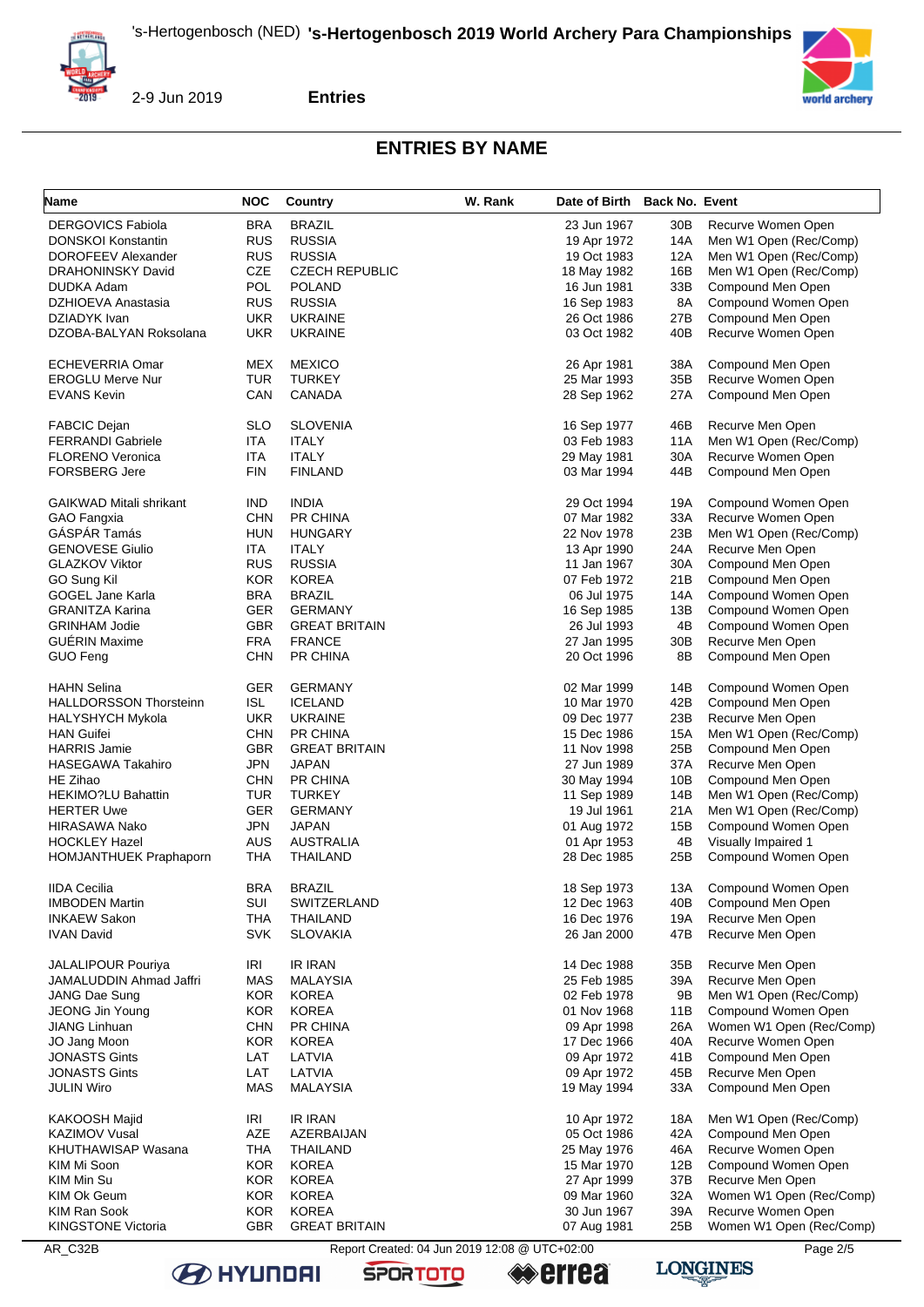

**Entries**

## **ENTRIES BY NAME**

| <b>Name</b>                        | <b>NOC</b> | <b>Country</b>        | W. Rank | Date of Birth Back No. Event |                 |                          |
|------------------------------------|------------|-----------------------|---------|------------------------------|-----------------|--------------------------|
| <b>KINIK Peter</b>                 | <b>SVK</b> | <b>SLOVAKIA</b>       |         | 21 May 1986                  | 13A             | Compound Men Open        |
| <b>KLAASSEN Roy</b>                | <b>NED</b> | <b>NETHERLANDS</b>    |         | 12 Apr 1984                  | 47A             | Compound Men Open        |
| <b>KOMORAN Morogen</b>             | <b>MAS</b> | MALAYSIA              |         | 21 Jun 1972                  | 34A             | Compound Men Open        |
| KOO Dong Sub                       | <b>KOR</b> | <b>KOREA</b>          |         | 05 Jul 1981                  | 11B             | Men W1 Open (Rec/Comp)   |
| <b>KORKMAZ Bulent</b>              | <b>TUR</b> | <b>TURKEY</b>         |         | 05 Mar 1975                  | 26A             | Compound Men Open        |
| <b>KORNATOWSKI Krzysztof</b>       | POL        | <b>POLAND</b>         |         | 08 Dec 1969                  | 32B             | Compound Men Open        |
| KOSTAL Vaclav                      | CZE        | <b>CZECH REPUBLIC</b> |         | 01 Jun 1970                  | 39B             | Recurve Men Open         |
| KOZLOV Ivan                        | <b>RUS</b> | <b>RUSSIA</b>         |         | 15 Jan 1986                  | 32A             | Compound Men Open        |
| <b>KRUTOVA Elena</b>               | <b>RUS</b> | <b>RUSSIA</b>         |         | 19 May 1980                  | 28A             | Women W1 Open (Rec/Comp) |
| KUEH Jennyla                       | <b>MAS</b> | MALAYSIA              |         | 10 Feb 1989                  | 43B             | Recurve Women Open       |
| <b>KUMAR Rakesh</b>                | <b>IND</b> | <b>INDIA</b>          |         | 13 Jan 1985                  | 30 <sub>B</sub> | Compound Men Open        |
| KUNCOVA Lenka                      | CZE        | <b>CZECH REPUBLIC</b> |         | 21 Jul 1971                  | 27A             | Compound Women Open      |
| KWEON Hyun Ju                      | <b>KOR</b> | <b>KOREA</b>          |         | 28 Jan 1969                  | 20 <sub>B</sub> | Compound Men Open        |
| <b>LAYOLLE Patricia</b>            | <b>BRA</b> | <b>BRAZIL</b>         |         | 05 May 1957                  | 31B             | Recurve Women Open       |
| <b>LEE Ameera</b>                  | <b>AUS</b> | <b>AUSTRALIA</b>      |         | 01 Feb 1974                  | 28B             | Compound Women Open      |
| LEE Ouk Soo                        | <b>KOR</b> | <b>KOREA</b>          |         | 14 Nov 1965                  | 22B             | Compound Men Open        |
| LEE Yun-Hsien                      | <b>TPE</b> | <b>CHINESE TAIPEI</b> |         | 24 Nov 1960                  | 42B             | Recurve Women Open       |
| <b>LEIDAL Rhys</b>                 | CAN        | <b>CANADA</b>         |         | 20 Jun 2001                  | 29A             | Compound Men Open        |
| <b>LELOU Daniel</b>                | <b>FRA</b> | <b>FRANCE</b>         |         | 02 Oct 1962                  | 39B             | Compound Men Open        |
| <b>LEONARD Kerrie-Louise</b>       | <b>IRL</b> | <b>IRELAND</b>        |         | 18 Dec 1990                  | 20B             | Compound Women Open      |
| <b>LEONOV Aleksei</b>              | <b>RUS</b> | <b>RUSSIA</b>         |         | 25 Mar 1987                  | 13A             | Men W1 Open (Rec/Comp)   |
| LI Hui                             | <b>CHN</b> | PR CHINA              |         | 05 Mar 1989                  | 12A             | Compound Women Open      |
| LI Ji                              | <b>CHN</b> | PR CHINA              |         | 21 Apr 1994                  | 17A             | Men W1 Open (Rec/Comp)   |
| LIN Dandan                         | <b>CHN</b> | <b>PR CHINA</b>       |         | 29 Oct 1991                  | 35A             | Recurve Women Open       |
| LIN Yueshan                        | <b>CHN</b> | PR CHINA              |         | 19 Oct 1988                  | 11A             | Compound Women Open      |
| LIU Jing                           | <b>CHN</b> | PR CHINA              |         | 17 Aug 1982                  | 27A             | Women W1 Open (Rec/Comp) |
| <b>LONDAL Anette</b>               | <b>NOR</b> | <b>NORWAY</b>         |         | 24 Jan 1994                  | 5A              | Visually Impaired 2/3    |
| LUIZ JAIME GOMES PERILO Helcio BRA |            | <b>BRAZIL</b>         |         | 26 Feb 1969                  | 20 <sub>B</sub> | Men W1 Open (Rec/Comp)   |
| <b>LUKOW Michael</b>               | USA        | <b>USA</b>            |         | 08 Jun 1986                  | 25B             | Recurve Men Open         |
| MACQUEEN Nathan                    | <b>GBR</b> | <b>GREAT BRITAIN</b>  |         | 24 Jun 1991                  | 24B             | Compound Men Open        |
| <b>MALYKH Nataliya</b>             | <b>UKR</b> | <b>UKRAINE</b>        |         | 22 Sep 1981                  | 22A             | Compound Women Open      |
| MANSHAEZADEH Alisina               | IRI        | <b>IR IRAN</b>        |         | 08 Sep 1988                  | 15B             | Compound Men Open        |
| <b>MARCHANT Peter</b>              | <b>AUS</b> | <b>AUSTRALIA</b>      |         | 11 Jun 1961                  | 18B             | Compound Men Open        |
| <b>MARECAK Marian</b>              | <b>SVK</b> | <b>SLOVAKIA</b>       |         | 28 Jun 1972                  | 12A             | Compound Men Open        |
| MARIN RODRIGUEZ Jose Manuel ESP    |            | <b>SPAIN</b>          |         | 19 Jul 1971                  | 43B             | Recurve Men Open         |
| <b>MARTIN ANAYA Daniel</b>         | <b>ESP</b> | <b>SPAIN</b>          |         | 16 Mar 1994                  | 4A              | Visually Impaired 1      |
| MARTINEZ MEDINA Ramon Antonio PUR  |            | PUERTO RICO           |         | 12 Nov 1965                  | 46A             | Recurve Men Open         |
| <b>MCMURDO Craig</b>               | <b>AUS</b> | <b>AUSTRALIA</b>      |         | 20 Jun 1973                  | 19B             | Compound Men Open        |
| MEDVEDEV Alexandr                  | KAZ        | KAZAKHSTAN            |         | 23 Aug 1972                  | 20A             | Compound Men Open        |
| MELLE leva                         | LAT        | LATVIA                |         | 01 Apr 1985                  | 47A             | Recurve Women Open       |
| MENGELBEKOV Sarsenbek              | KAZ        | KAZAKHSTAN            |         | 25 Jun 1974                  | 19A             | Compound Men Open        |
| <b>MIJNO Elisabetta</b>            | <b>ITA</b> | <b>ITALY</b>          |         | 10 Jan 1986                  | 31A             | Recurve Women Open       |
| <b>MILLER Adrian</b>               | <b>RSA</b> | SOUTH AFRICA          |         | 21 Sep 1970                  | 44B             | Recurve Men Open         |
| MILNE Jonathon                     | AUS        | AUSTRALIA             |         | 25 Jan 1986                  | 17B             | Compound Men Open        |
| <b>MIRZAALIEVA Buriyat</b>         | <b>RUS</b> | <b>RUSSIA</b>         |         | 01 Jan 1983                  | 37A             | Recurve Women Open       |
| <b>MISOS Christos</b>              | <b>CYP</b> | <b>CYPRUS</b>         |         | 09 May 1978                  | 5B              | Visually Impaired 1      |
| MIYAMOTO Leon                      | <b>JPN</b> | <b>JAPAN</b>          |         | 14 Nov 1983                  | 21A             | Compound Men Open        |
| <b>MOLINA Efren</b>                | MEX        | <b>MEXICO</b>         |         | 06 Jan 1982                  | 47A             | Recurve Men Open         |
| <b>MONTIEL Liliana</b>             | <b>MEX</b> | <b>MEXICO</b>         |         | 02 Jan 1975                  | 26A             | Compound Women Open      |
| MUSAYEV Jahan                      | AZE        | AZERBAIJAN            |         | 03 Mar 1978                  | 45A             | Recurve Men Open         |
| MUSILOVA Sarka                     | CZE        | <b>CZECH REPUBLIC</b> |         | 06 Jan 1991                  | 29B             | Women W1 Open (Rec/Comp) |
| NA Giyeon                          | <b>KOR</b> | <b>KOREA</b>          |         | 13 Dec 1975                  | 38B             | Recurve Men Open         |
| NADARAJAH Tania                    | <b>GBR</b> | <b>GREAT BRITAIN</b>  |         | 26 Aug 1980                  | 42A             | Recurve Women Open       |
| NAGANO Miho                        | <b>JPN</b> | JAPAN                 |         | 05 Sep 1978                  | 16B             | Compound Women Open      |
| NAKA Yoshitsugu                    | <b>JPN</b> | JAPAN                 |         | 13 Jul 1960                  | 22B             | Men W1 Open (Rec/Comp)   |
| NAKANISHI Aya                      | <b>JPN</b> | JAPAN                 |         | 19 Aug 1985                  | 37B             | Recurve Women Open       |
| NAMJILMAA Munkhbaatar              | <b>MGL</b> | <b>MONGOLIA</b>       |         | 07 Sep 1991                  | 33A             | Recurve Men Open         |
| NAZAR Pavlo                        | <b>UKR</b> | <b>UKRAINE</b>        |         | 20 May 1972                  | 28B             | Compound Men Open        |
| NEIVA Adelci de Souza              | <b>BRA</b> | <b>BRAZIL</b>         |         | 01 Aug 1971                  | 19B             | Recurve Men Open         |
| NEMATI Zahra                       | IRI        | <b>IR IRAN</b>        |         | 30 Apr 1985                  | 44B             | Recurve Women Open       |
| NETSIRI Hanreuchai                 | <b>THA</b> | THAILAND              |         | 03 Nov 1979                  | 18A             | Recurve Men Open         |
| <b>NEWBERY Craig</b>               | <b>AUS</b> | <b>AUSTRALIA</b>      |         | 16 Nov 1964                  | 5B              | Visually Impaired 2/3    |
| NGAI Ka Chuen                      | <b>HKG</b> | <b>HKG</b>            |         | 17 Mar 1972                  | 46B             | Compound Men Open        |
|                                    |            |                       |         |                              |                 |                          |

**B** HYUNDAI

AR\_C32B Report Created: 04 Jun 2019 12:08 @ UTC+02:00

**SPORTOTO** 

**errea** 

**LONGINES** 

world archery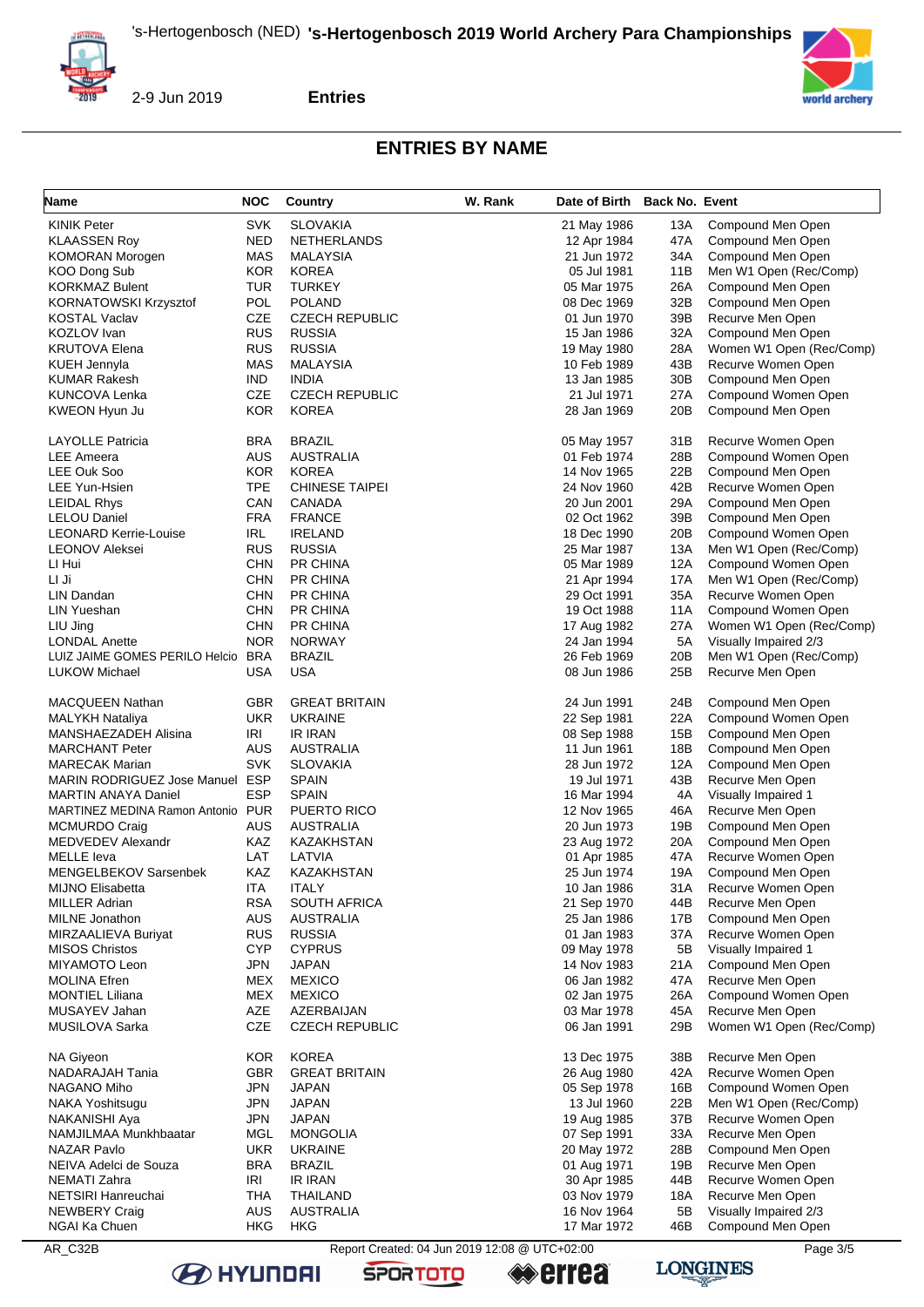

**Entries**

# **ENTRIES BY NAME**

| Name                                       | <b>NOC</b>               | <b>Country</b>                    | W. Rank | Date of Birth Back No. Event |            |                                           |
|--------------------------------------------|--------------------------|-----------------------------------|---------|------------------------------|------------|-------------------------------------------|
| NICHOLL Richard John                       | <b>GBR</b>               | <b>GREAT BRITAIN</b>              |         | 13 Sep 1971                  | ЗΑ         | Visually Impaired 1                       |
| <b>NORI Hadi</b>                           | IRI                      | IR IRAN                           |         | 10 Apr 1988                  | 16B        | Compound Men Open                         |
|                                            |                          |                                   |         |                              |            |                                           |
| <b>OCHUR Ruslan</b>                        | <b>RUS</b>               | <b>RUSSIA</b>                     |         | 24 Jun 1989                  | 32A        | Recurve Men Open                          |
| OKAZAKI Aiko                               | <b>JPN</b>               | JAPAN                             |         | 10 Jan 1986                  | 27B        | Women W1 Open (Rec/Comp)                  |
| OLSZEWSKA Milena                           | <b>POL</b>               | <b>POLAND</b>                     |         | 21 May 1984                  | 43A        | Recurve Women Open                        |
|                                            |                          |                                   |         |                              |            |                                           |
| <b>ONODERA Kimimasa</b>                    | JPN                      | <b>JAPAN</b>                      |         | 22 Jul 1983                  | 38A        | Recurve Men Open                          |
| OTSUKA Tadatsugu                           | <b>JPN</b>               | <b>JAPAN</b>                      |         | 22 Mar 1968                  | 23A        | Compound Men Open                         |
| <b>OZBEY TORUN Zehra</b>                   | TUR                      | <b>TURKEY</b>                     |         | 07 Sep 1982                  | 34B        | Recurve Women Open                        |
| OZEN Ozgur                                 | <b>TUR</b>               | <b>TURKEY</b>                     |         | 29 Apr 1976                  | 21A        | Recurve Men Open                          |
|                                            |                          |                                   |         |                              |            |                                           |
| PACHECO Anne                               | <b>BRA</b>               | <b>BRAZIL</b>                     |         | 27 Dec 1986                  | 15A        | Compound Women Open                       |
| PALUMBO Timothy                            | <b>USA</b>               | <b>USA</b>                        |         | 09 Mar 1989                  | 26B        | Recurve Men Open                          |
| PANARIELLO Matteo                          | ITA                      | <b>ITALY</b>                      |         | 19 Mar 1988                  | 5A         | Visually Impaired 1                       |
| PARK Hong Jo                               | <b>KOR</b>               | <b>KOREA</b>                      |         | 22 Aug 1983                  | 10B        | Men W1 Open (Rec/Comp)                    |
| PARK Jun Beom                              | <b>KOR</b>               | <b>KOREA</b>                      |         | 23 Apr 1991                  | 36B        | Recurve Men Open                          |
| PASHCHENKOVA Diana                         | <b>SVK</b>               | <b>SLOVAKIA</b>                   |         | 14 Jun 1998                  | 24B        | Compound Women Open                       |
| <b>PAVLIK Marcel</b><br>PEGULESCU Augustin | <b>SVK</b><br>ROU        | <b>SLOVAKIA</b><br><b>ROMANIA</b> |         | 29 Sep 1975                  | 14A<br>36A | Compound Men Open<br>Compound Men Open    |
| PELLIZZARI Asia                            | ITA                      | ITALY                             |         | 29 May 1967<br>20 Oct 2001   | 31A        | Women W1 Open (Rec/Comp)                  |
| <b>PEREIRA Eric</b>                        | <b>FRA</b>               | <b>FRANCE</b>                     |         | 16 Sep 1960                  | 38B        | Compound Men Open                         |
| <b>PESCI Giulia</b>                        | ITA                      | <b>ITALY</b>                      |         | 19 Jan 1987                  | 6A         | Compound Women Open                       |
| PHILLIPS David                             | <b>GBR</b>               | <b>GREAT BRITAIN</b>              |         | 22 Apr 1966                  | 42B        | Recurve Men Open                          |
| <b>PINE Phoebe</b>                         | <b>GBR</b>               | <b>GREAT BRITAIN</b>              |         | 03 Dec 1997                  | 6B         | Compound Women Open                       |
| PIOTROWSKI Wojciech                        | POL                      | <b>POLAND</b>                     |         | 14 Nov 1980                  | 34B        | Compound Men Open                         |
| POIMENIDOU Dorothea                        | GRE                      | <b>GREECE</b>                     |         | 08 Mar 1995                  | 44A        | Recurve Women Open                        |
| POOJA Pooja                                | <b>IND</b>               | <b>INDIA</b>                      |         | 30 Jun 1997                  | 46B        | Recurve Women Open                        |
| <b>PROWSE Steve</b>                        | <b>GBR</b>               | <b>GREAT BRITAIN</b>              |         | 30 Aug 1958                  | 3A         | Visually Impaired 2/3                     |
|                                            |                          |                                   |         |                              |            |                                           |
| QIN Jieneng                                | <b>CHN</b>               | <b>PR CHINA</b>                   |         | 14 Oct 1984                  | 16B        | Recurve Men Open                          |
|                                            | IRI                      | <b>IR IRAN</b>                    |         |                              | 34B        | Recurve Men Open                          |
| RAHIMI Gholamreza<br>RAHIMIN Ramdi         | MAS                      | MALAYSIA                          |         | 23 Jul 1978<br>21 Jan 1987   | 35A        | Compound Men Open                         |
| RAICU Bogdan                               | <b>ROU</b>               | <b>ROMANIA</b>                    |         | 21 Apr 1971                  | 22A        | Men W1 Open (Rec/Comp)                    |
| RAVISH Emma Rose                           | USA                      | USA                               |         | 16 Dec 1999                  | 39B        | Recurve Women Open                        |
| REPPE Zandra                               | <b>SWE</b>               | <b>SWEDEN</b>                     |         | 23 Dec 1973                  | 22B        | Compound Women Open                       |
| REZENDE Luciano                            | <b>BRA</b>               | <b>BRAZIL</b>                     |         | 05 Aug 1978                  | 20B        | Recurve Men Open                          |
| <b>RICHARDS Erev</b>                       | <b>USA</b>               | USA                               |         | 14 Mar 1967                  | 7B         | Compound Women Open                       |
| <b>RODGERS Stuart</b>                      | <b>GBR</b>               | <b>GREAT BRITAIN</b>              |         | 23 Apr 1965                  | 2A         | Visually Impaired 1                       |
| RODRIGUEZ BANDA Gerardo Olegario MEX       |                          | <b>MEXICO</b>                     |         | 02 Oct 1984                  | 39A        | Compound Men Open                         |
| RODRIGUEZ GONZALEZ Guillermo Javier ESP    |                          | <b>SPAIN</b>                      |         | 07 Feb 1960                  | 47B        | Compound Men Open                         |
| ROSADA Annalisa                            | <b>ITA</b>               | <b>ITALY</b>                      |         | 27 Jun 1975                  | 32A        | Recurve Women Open                        |
| <b>RUBIO Carmen</b>                        | <b>ESP</b>               | <b>SPAIN</b>                      |         | 17 Sep 1961                  | 21A        | Compound Women Open                       |
| <b>RUMARY Victoria</b>                     | <b>GBR</b>               | <b>GREAT BRITAIN</b>              |         | 28 Apr 1988                  | 26B        | Women W1 Open (Rec/Comp)                  |
| RYABOV Alexandr                            | KAZ                      | KAZAKHSTAN                        |         | 23 Jul 2000                  | 15A        | Recurve Men Open                          |
| SAHIL                                      | <b>IND</b>               | <b>INDIA</b>                      |         | 10 Jan 2001                  | 28A        | Recurve Men Open                          |
| SAMPATH BANDARA Megahamulea Gadara         | SRI                      | SRI LANKA                         |         | 24 Jul 1989                  | 44A        | Recurve Men Open                          |
| <b>SARKULOV Kairat</b>                     | KAZ                      | KAZAKHSTAN                        |         | 24 Oct 1969                  | 16A        | Recurve Men Open                          |
| <b>SARTI Eleonora</b>                      | ITA                      | <b>ITALY</b>                      |         | 10 Mar 1986                  | 4A         | Compound Women Open                       |
| <b>SAVAS Sadik</b>                         | <b>TUR</b>               | <b>TURKEY</b>                     |         | 16 Aug 1987                  | 22A        | Recurve Men Open                          |
| <b>SAWICKI Piotr</b>                       | POL                      | <b>POLAND</b>                     |         | 25 Apr 1974                  | 27B        | Recurve Men Open                          |
| <b>SAYCH Martin</b>                        | <b>GBR</b>               | <b>GREAT BRITAIN</b>              |         | 17 Nov 1976                  | 17B        | Men W1 Open (Rec/Comp)                    |
| <b>SCHRAND Mark</b>                        | <b>USA</b>               | <b>USA</b>                        |         | 27 May 1970                  | 2B         | Visually Impaired 2/3                     |
| <b>SELVATHAMBY Suresh</b>                  | <b>MAS</b>               | <b>MALAYSIA</b>                   |         | 24 Aug 1993                  | 41A        | Recurve Men Open                          |
| <b>SENGUL Yagmur</b>                       | <b>TUR</b>               | <b>TURKEY</b>                     |         | 18 Jan 1994                  | 33B        | Recurve Women Open                        |
| SHATKOVSKA Svitlana                        | <b>UKR</b>               | <b>UKRAINE</b>                    |         | 12 Apr 1977                  | 41B        | Recurve Women Open                        |
| <b>SHELBY Andre</b>                        | <b>USA</b>               | <b>USA</b>                        |         | 12 Aug 1966                  | 12B        | Compound Men Open                         |
| SHIGAEV Bair                               | <b>RUS</b>               | <b>RUSSIA</b>                     |         | 16 Dec 1982                  | 31A        | Compound Men Open                         |
| SHIGESADA Chika<br>SHINOHARA Aya           | <b>JPN</b><br><b>JPN</b> | JAPAN<br>JAPAN                    |         | 22 Nov 1982<br>02 Dec 1982   | 36B<br>28A | Recurve Women Open<br>Compound Women Open |
| SHIR MOHAMMADI Razieh                      | IRI                      | IR IRAN                           |         | 23 Aug 1977                  | 20A        | Compound Women Open                       |
| <b>SHYMCHAK Serhii</b>                     | <b>UKR</b>               | <b>UKRAINE</b>                    |         | 05 Mar 1978                  | 22B        | Recurve Men Open                          |
| SIDKOVA Marketa                            | CZE                      | <b>CZECH REPUBLIC</b>             |         | 31 Dec 1986                  | 45B        | Recurve Women Open                        |
|                                            |                          |                                   |         |                              |            |                                           |

**B** HYUNDAI

AR\_C32B Report Created: 04 Jun 2019 12:08 @ UTC+02:00

**SPORTOTO** 

**errea** 



**LONGINES**